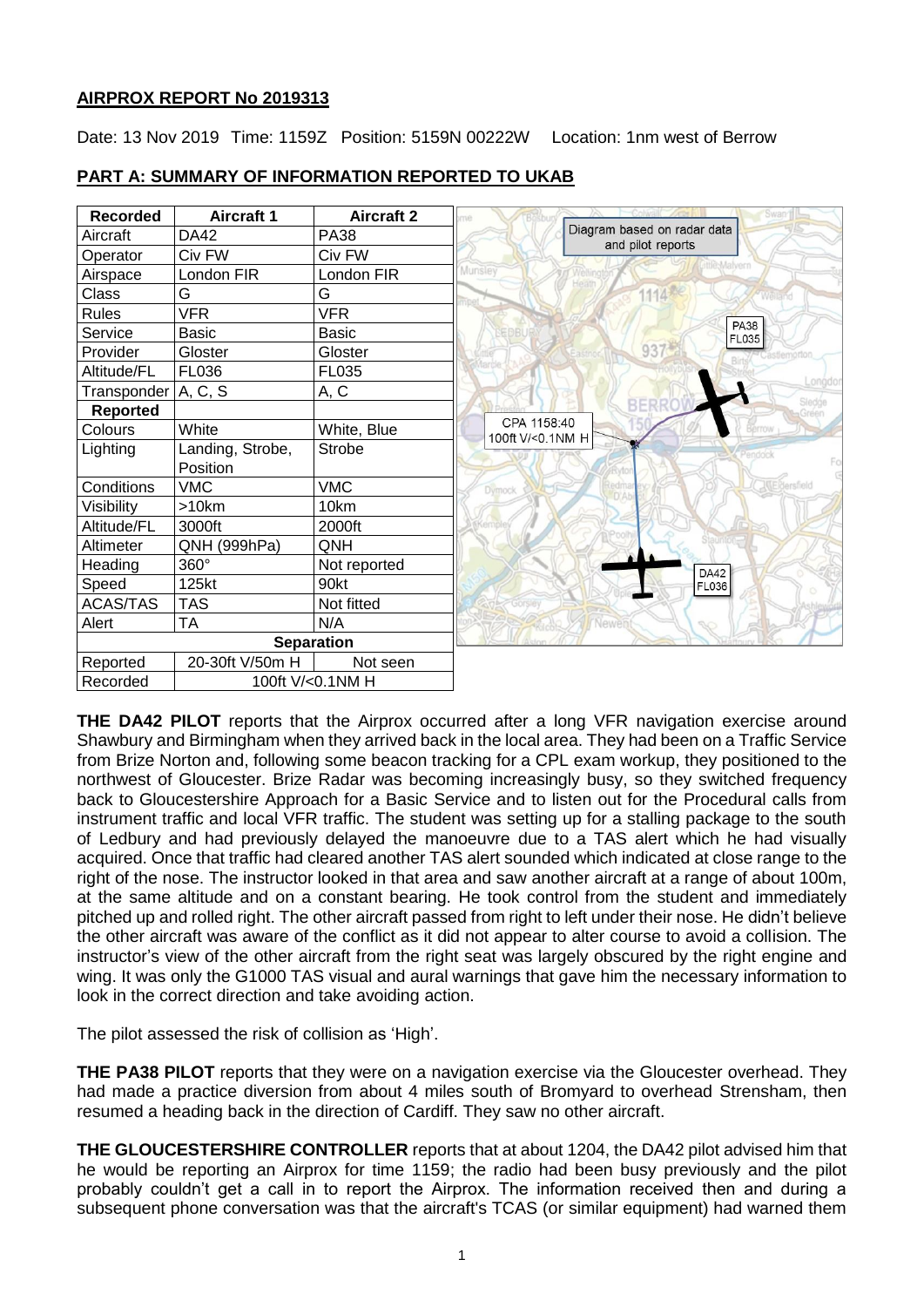of the proximity of another aircraft. The instructor had taken control when they saw a PA38 in close proximity. They suspected that the PA38 pilot hadn't seen them. A PA38 remarked on frequency that they were in that area. In a subsequent phone call to the PA38 pilot, he said that if it was him, they hadn't seen the DA42. Both aircraft were in receipt of a Basic Service and had acknowledged the current Gloucester QNH.

### **Factual Background**

The weather at Gloucester was recorded as follows:

METAR EGBJ 131150Z 22005KT 9999 FEW020 SCT035 08/04 Q0999

#### **Analysis and Investigation**

# **CAA ATSI**

An Airprox with a PA38 was reported by the pilot of a DA42, whilst both were operating in an area to the northwest of Gloucestershire Airport. Both pilots reported that they were receiving a Basic Service from Gloster Approach. Only the DA42 could be positively identified on the radar replay. Figures 1-4 show the tracks of both aircraft up to and subsequent to CPA, which occurred at 1158:40.





Figure 1 – 1157:00 Figure 2 – 1158:30



Figure 3 – CPA 1158:40 Figure 4 – 1158:43





Both aircraft were receiving a Basic Service from Gloster Approach. The PA38 had been making regular position reports, the most recent, at 1152:05, being in the vicinity of Strensham, 8.3NM east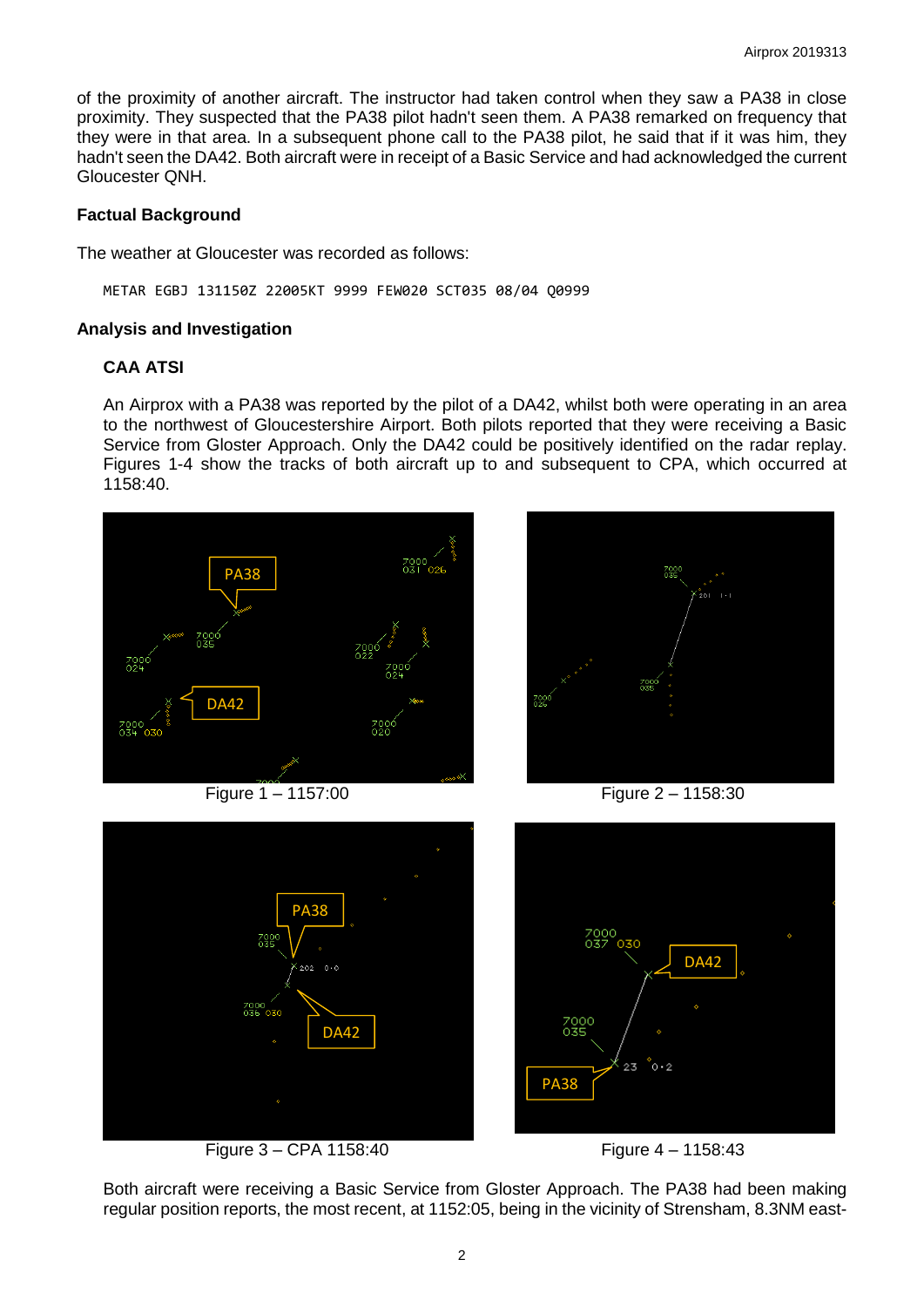northeast of the position of the Airprox. They had reported their intention to practice divert to Rosson-Wye, about the same distance again to the west-southwest of the Airprox position. The RTF recording of Gloster Approach was reviewed from 1141:00. At no time, until they made their initial Airprox call to the approach controller at 1204:00, was the DA42 heard to make any calls.

No Traffic Information was passed on either aircraft to the other, but the controller would not have been aware of their relative positions and levels and was continuously occupied for a sustained period of time running up to the Airprox call, with a mix of inbounds, outbounds, trainers and transit traffic, providing both Procedural and Basic Services to those aircraft.

The Airprox took place in Class G airspace where both pilots, flying under VFR and in receipt of a Basic Service, were responsible for their own collision avoidance.

## **UKAB Secretariat**

The DA42 and PA38 pilots shared an equal responsibility for collision avoidance and not to operate in such proximity to other aircraft as to create a collision hazard.<sup>1</sup> If the incident geometry is considered as converging then the DA42 pilot was required to give way to the PA38.<sup>2</sup>

### **Summary**

An Airprox was reported when a DA42 and a PA38 flew into proximity at 1159hrs on Wednesday 13<sup>th</sup> November 2019. Both pilots were operating under VFR in VMC, both in receipt of a Basic Service from Gloucestershire Approach.

## **PART B: SUMMARY OF THE BOARD'S DISCUSSIONS**

Information available consisted of reports from both pilots, radar photographs/video recordings and reports from the air traffic controller involved. Relevant contributory factors mentioned during the Board's discussions are highlighted within the text in bold, with the numbers referring to the Contributory Factors table displayed in Part C.

Due to the exceptional circumstances presented by the coronavirus pandemic, this incident was assessed as part of a 'virtual' UK Airprox Board meeting where members provided a combination of written contributions and dial-in/VTC comments. Although not all Board members were present for the entirety of the meeting and, as a result, the usual wide-ranging discussions involving all Board members were more limited, sufficient engagement was achieved to enable a formal assessment to be agreed along with the following associated comments.

The Board began by looking at the actions of the DA42 pilot. They commended the pilot for changing frequency to Gloster early to increase his situational awareness prior to contacting them to re-join. He had been setting up for a stalling exercise but had delayed due to a TAS warning. When they reset the stalling exercise (**CF3**) they again received a TAS alert (**CF4**) which the instructor used to visually acquire the conflicting aircraft, albeit at a late stage (**CF6**), and take immediate avoiding action. Members commended him for his use of TAS combined with lookout to enhance his situational awareness and to act promptly to mitigate the risk of collision.

Turning to the actions of the PA38 pilot, members felt that he may have been distracted whilst instructing (**CF3**) and that this was why he had not seen the DA42 in his immediate vicinity (**CF5**).

The Board next turned to the actions of the Gloster controller. Members noted that both pilots were receiving a Basic Service and, due to the controller being engaged in higher priority traffic, neither had received information on the other aircraft, albeit the controller had no obligation to monitor the aircraft (**CF1**) and was not aware of their relative positions (**CF2**).

 $\overline{a}$ 

<sup>1</sup> SERA.3205 Proximity.

<sup>2</sup> SERA.3210 Right-of-way (c)(2) Converging.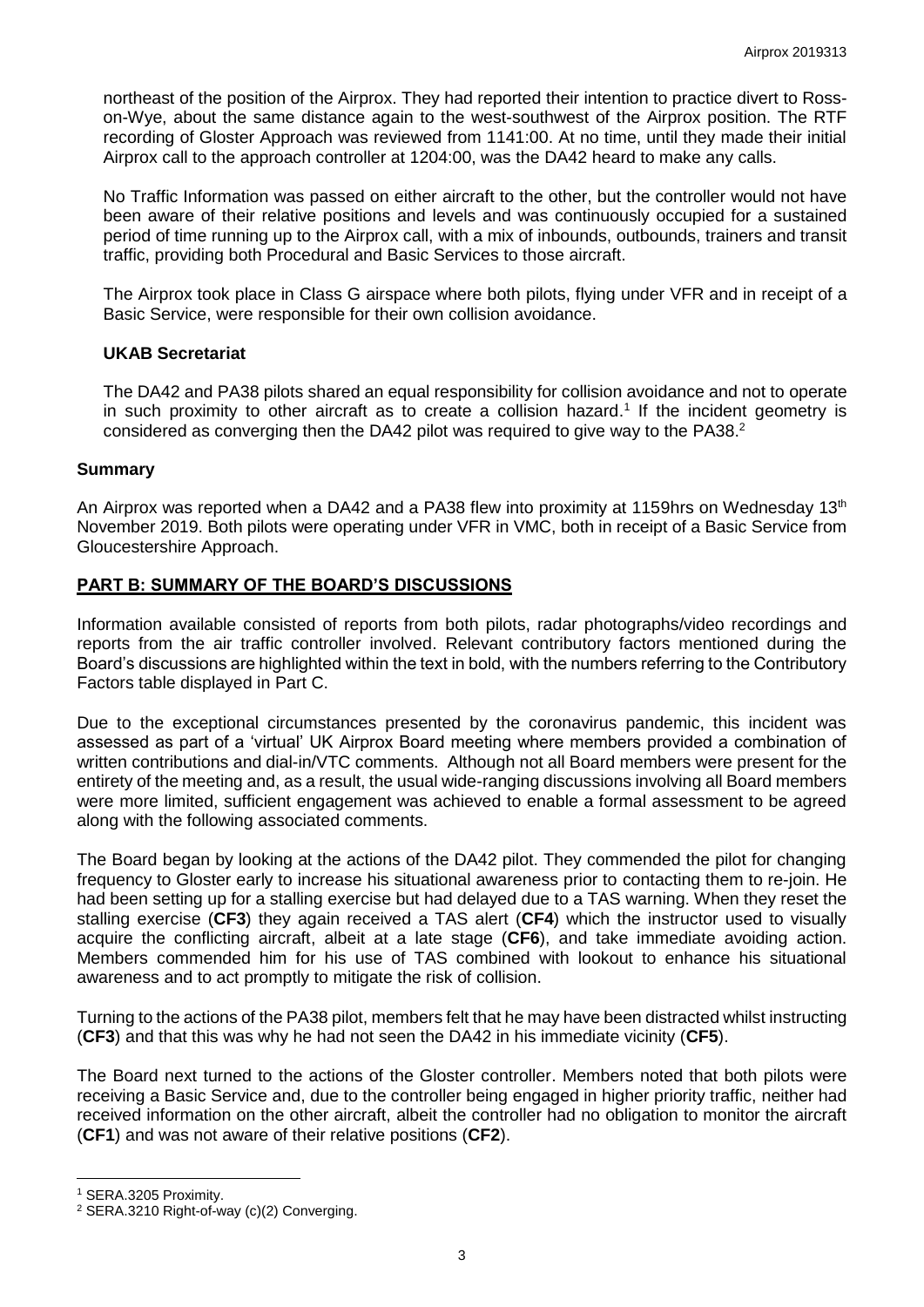Lastly, the Board turned to the risk. They agreed that the DA42's TAS had alerted the crew to the proximity and position of the PA38 and it was this that had prompted the DA42 instructor to see the PA38, take control from the student and carry out avoiding action. The Board discussed whether this had served to increase separation between the aircraft, which could be considered a Risk category B; safety not assured, or whether the avoiding action had not materially affected separation at CPA. After further discussion, the Board agree that it appeared the DA42 instructor's actions had indeed resulted in collision being averted but that safety was not assured, a risk category B.

## **PART C: ASSESSMENT OF CONTRIBUTORY FACTOR(S) AND RISK**

### Contributory Factor(s):

|     | 2019313                                                        |                                               |                                                                     |  |  |  |
|-----|----------------------------------------------------------------|-----------------------------------------------|---------------------------------------------------------------------|--|--|--|
| CF. | Factor                                                         | <b>Description</b>                            | Amplification                                                       |  |  |  |
|     | <b>Ground Elements</b>                                         |                                               |                                                                     |  |  |  |
|     | • Situational Awareness and Action                             |                                               |                                                                     |  |  |  |
| 1   | Contextual                                                     | • Situational Awareness and Sensory<br>Events | Not required to monitor the aircraft under the agreed service       |  |  |  |
|     | <b>Flight Elements</b>                                         |                                               |                                                                     |  |  |  |
|     | • Situational Awareness of the Conflicting Aircraft and Action |                                               |                                                                     |  |  |  |
| 2   | Contextual                                                     | • Situational Awareness and Sensory<br>Events | Generic, late, no or incorrect Situational Awareness                |  |  |  |
| 3   | <b>Human Factors</b>                                           | • Distraction - Job Related                   | Pilot was engaged in other tasks                                    |  |  |  |
|     | • Electronic Warning System Operation and Compliance           |                                               |                                                                     |  |  |  |
| 4   | Contextual                                                     | • ACAS/TCAS TA                                | <b>TCAS TA / CWS indication</b>                                     |  |  |  |
|     | • See and Avoid                                                |                                               |                                                                     |  |  |  |
| 5   | <b>Human Factors</b>                                           | • Monitoring of Other Aircraft                | Non-sighting or effectively a non-sighting by one or both<br>pilots |  |  |  |
| 6   | <b>Human Factors</b>                                           | • Monitoring of Other Aircraft                | Late-sighting by one or both pilots                                 |  |  |  |

Degree of Risk: B.

#### Safety Barrier Assessment<sup>3</sup>

In assessing the effectiveness of the safety barriers associated with this incident, the Board concluded that the key factors had been that:

#### **Ground Elements:**

**Situational Awareness of the Confliction and Action** were assessed as **not used** because the Gloster controller was not required to monitor the aircraft under a Basic Service.

#### **Flight Elements:**

 $\overline{a}$ 

**Situational Awareness of the Conflicting Aircraft and Action** were assessed as **partially effective** because neither pilot had specific information on the other aircraft.

**See and Avoid** were assessed as **partially effective** because the DA42 pilot received a TAS alert, saw the PA38 at a late stage, and could only take emergency avoiding action.

<sup>&</sup>lt;sup>3</sup> The UK Airprox Board scheme for assessing the Availability, Functionality and Effectiveness of safety barriers can be found on the [UKAB Website.](http://www.airproxboard.org.uk/Learn-more/Airprox-Barrier-Assessment/)